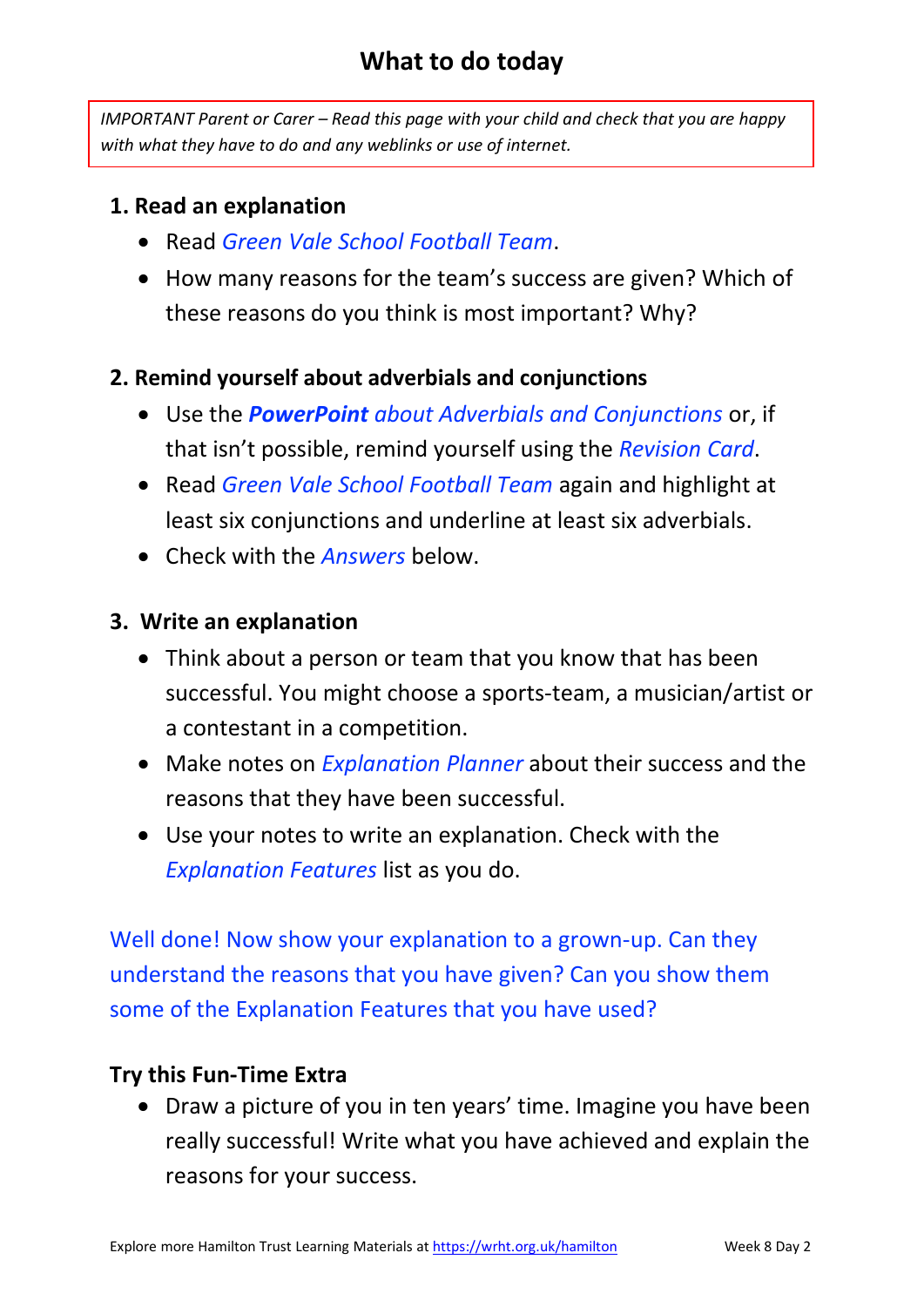### **Green Vale School Football Team**

For the last five years, this village school football team has come top of the Small Schools' League. This year they entered and won the County Cup: a competition open to all schools in the area. How is it that a small school can produce such winning results, time after time?

### **Size**

A surprising fact about the school is its size. Green Vale is a small school, comprising of fifty pupils. Whereas a typical school may have 30 children in Year 6 to choose from, Green Vale must select its team from across KS2 in order to have enough players. It is the small size of the school, however, which gives the team an edge over other teams. With such small class sizes, pupils know each other very well and the team often has siblings playing together. Therefore, the team's communication is very strong. Every player on the pitch is quick to call for passes and the goalkeeper keeps the team informed of close marking.



### **Location**

On initial inspection, Green Vale's football pitch is unsuitable for practice: it is on a slope, uneven and on occasion, has livestock grazing. It is because of the unfavourable conditions that Green Vale players have developed renowned skills. The unpredictability of the ball movement results in quick reaction times for both attackers and defenders. Training on a slope results in greater fitness and avoiding a passing sheep presents players with practice in defensive dribbling and scanning the changing surroundings.

### **Extra-curricular Activity**

One of the lesser known features of the school is its dance programme; all pupils attend ballet, tap and ballroom lessons from the age of five. In addition to PE lessons, clubs are run at lunchtime for those who wish to learn bhangra, Irish or street dance. Pupils often take part in festivals and performances. Dance develops balance, fitness and fast footwork. It is because of this that Green Vale players have great ball control. Since players easily change direction and use all parts of the foot, trips and falls are rare. Because players are used to leaps, springs and turns and demonstrate agility and poise on the pitch, it is a combination which proves devastating to opponents.

Whatever the explanation for Green Vale's football success, local coaches and teams stand to benefit from the school's next project: a coach academy. It might be that the team will develop its own worthy competition.

### *Recommendations for other schools:*

- *1. Build strong relationships between team members*
- *2. Use the limitations of your home-pitch to your advantage.*
- *3. Explore whether other sports or dance could aid your football performance.*

### **Team Statistics:**

- 12 wins
- 3 draws
- $\bullet$  1 loss
- 52 goals scored
- 7 goals conceded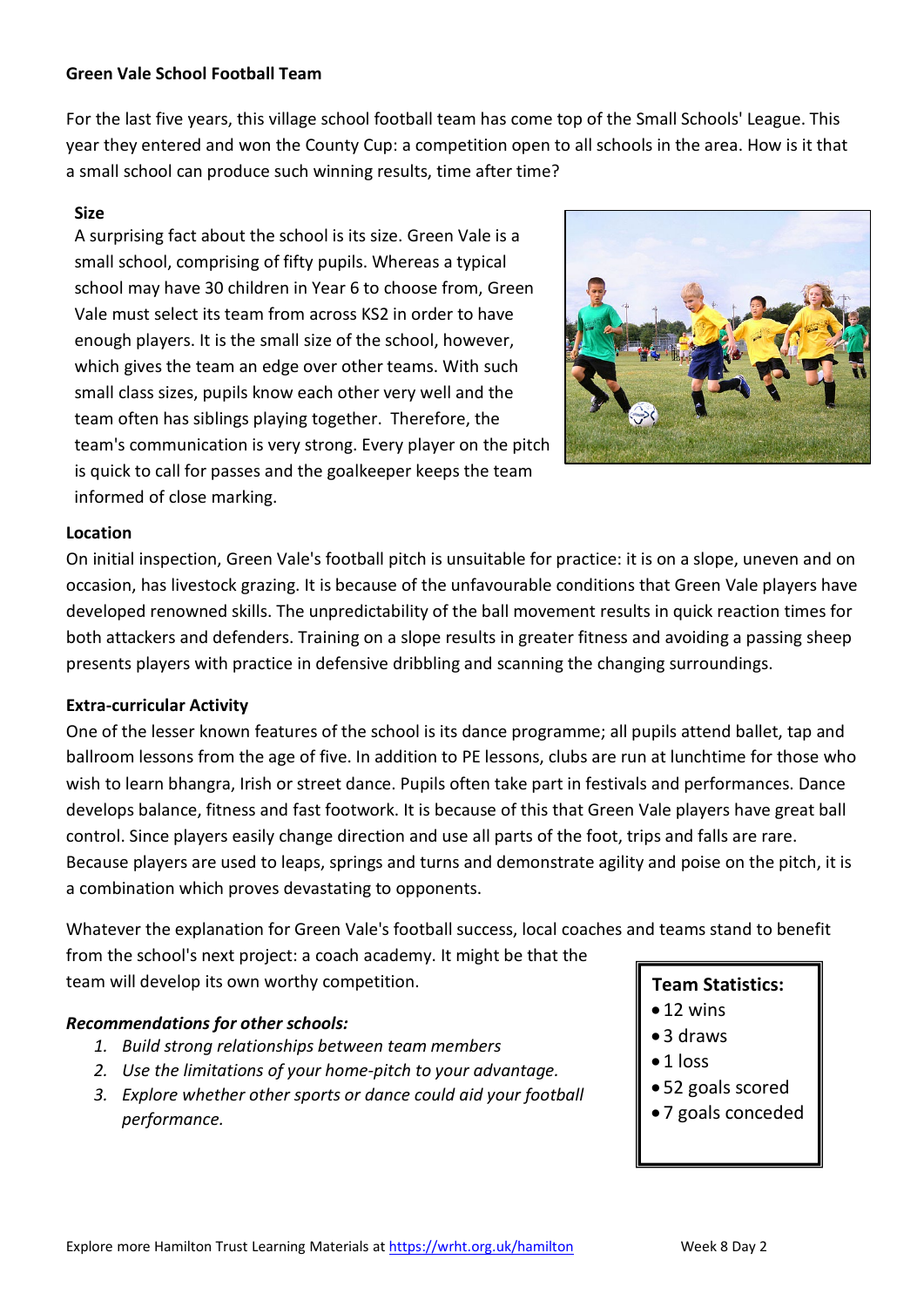# **Revision Card: Adverbials and Conjunctions**

|                                                                                                                | <b>Cohesive devices</b>                                                                                               |  |                                 |  |  |  |  |
|----------------------------------------------------------------------------------------------------------------|-----------------------------------------------------------------------------------------------------------------------|--|---------------------------------|--|--|--|--|
|                                                                                                                | Cohesive devices are like road signs.                                                                                 |  |                                 |  |  |  |  |
|                                                                                                                | They keep the text running smoothly, making it clear which direction to<br>follow and how different parts are linked. |  |                                 |  |  |  |  |
| Some are used to create cohesion within paragraphs and some are used<br>to create cohesion between paragraphs. |                                                                                                                       |  |                                 |  |  |  |  |
|                                                                                                                | <b>Adverbials</b><br><b>Conjunctions</b>                                                                              |  | <b>Determiners and Pronouns</b> |  |  |  |  |
| <b>Ellipsis</b>                                                                                                |                                                                                                                       |  | <b>Repetition</b>               |  |  |  |  |
|                                                                                                                |                                                                                                                       |  |                                 |  |  |  |  |

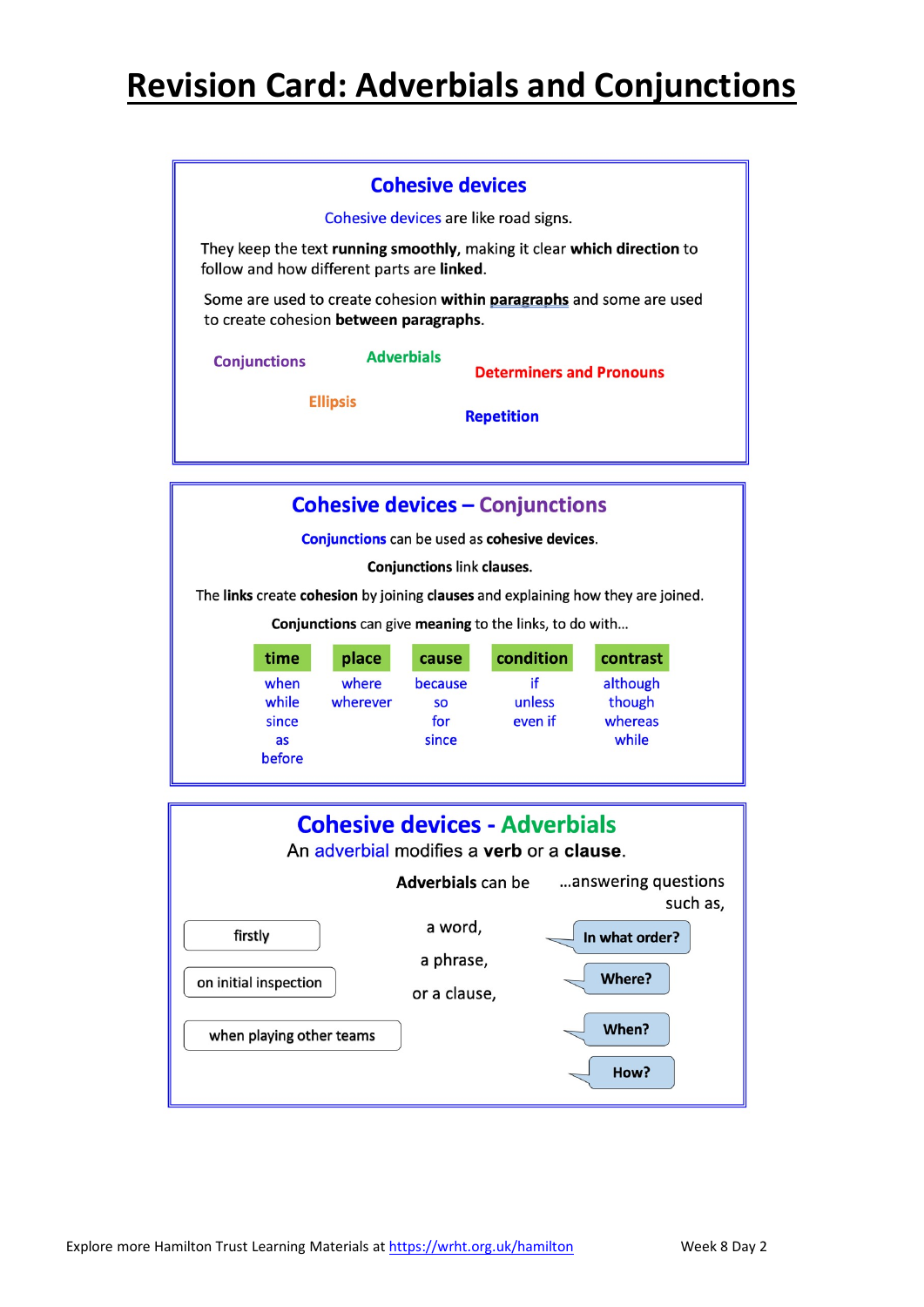# **Planner**

| Whose success are you explaining? |                                                  |  |  |  |  |
|-----------------------------------|--------------------------------------------------|--|--|--|--|
|                                   | What have they achieved?                         |  |  |  |  |
|                                   | What reasons can you think of for their success? |  |  |  |  |
|                                   |                                                  |  |  |  |  |
|                                   |                                                  |  |  |  |  |
|                                   |                                                  |  |  |  |  |
|                                   |                                                  |  |  |  |  |
|                                   |                                                  |  |  |  |  |
|                                   | Which of these reasons is most important?        |  |  |  |  |
|                                   |                                                  |  |  |  |  |
|                                   |                                                  |  |  |  |  |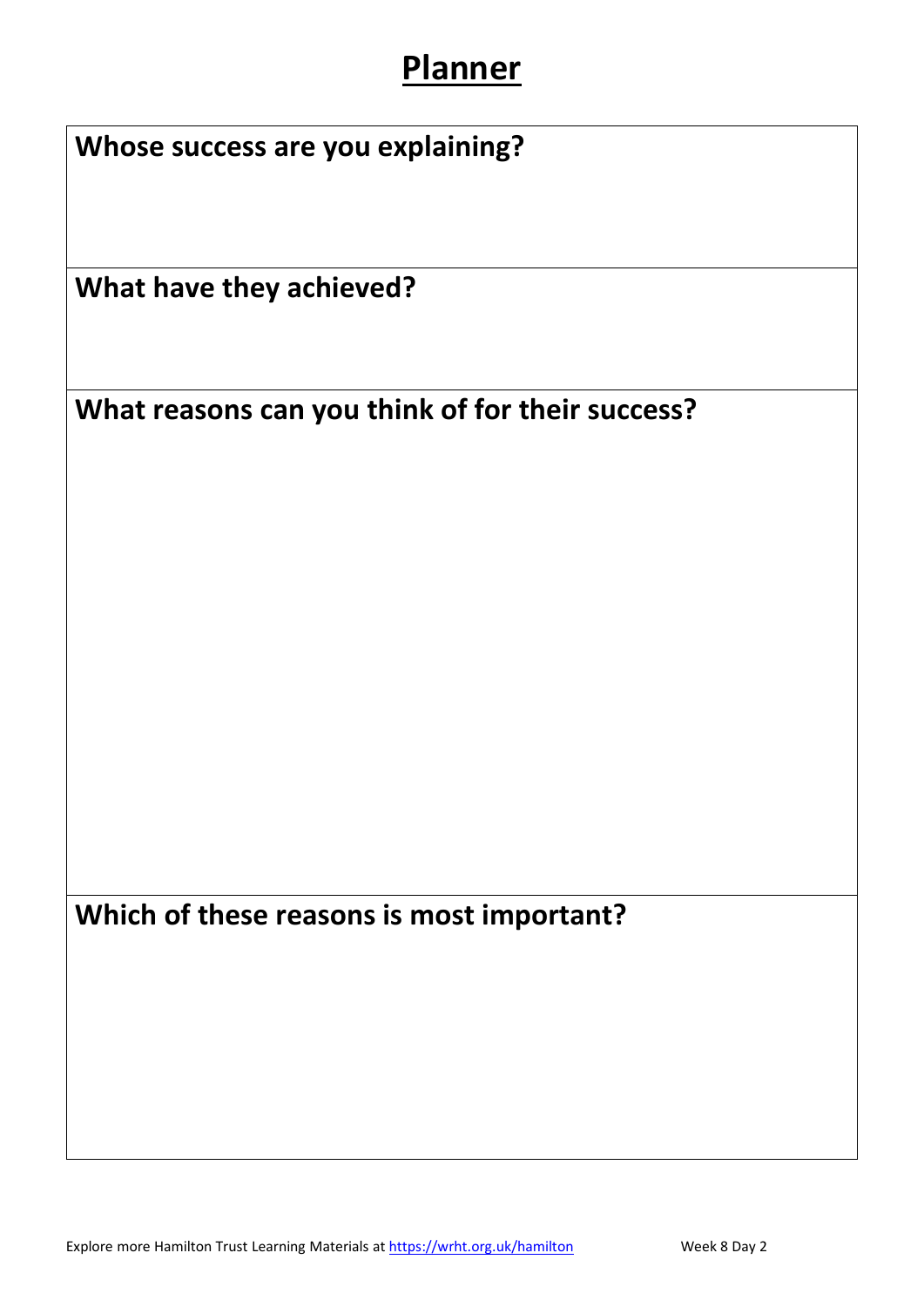# **Explanation Features**

## **Purpose – tells why or how something happens**

**Range – Non-fiction book or article, encyclopaedia entry, write-up of a science experiment, technical manual.** 

- **Title** telling what needs to be explained
- **Introduction** (often making a link to the reader)
- **Clear layout,** e.g. sections or paragraphs
- **Bullet points** or **sub-headings**
- **Diagrams** and **illustrations**
- **Technical vocabulary** (often with definitions)
- Present-tense **verbs**
- **Causal language** (e.g. because; 'if…then…'; the reason that; when; so; this results in; this causes; therefore)
- **Passive verbs**
- **Formal connectives** (e.g. however, therefore, consequently)
- Usually **formal register**
- **Closing sentence** to round off the explanation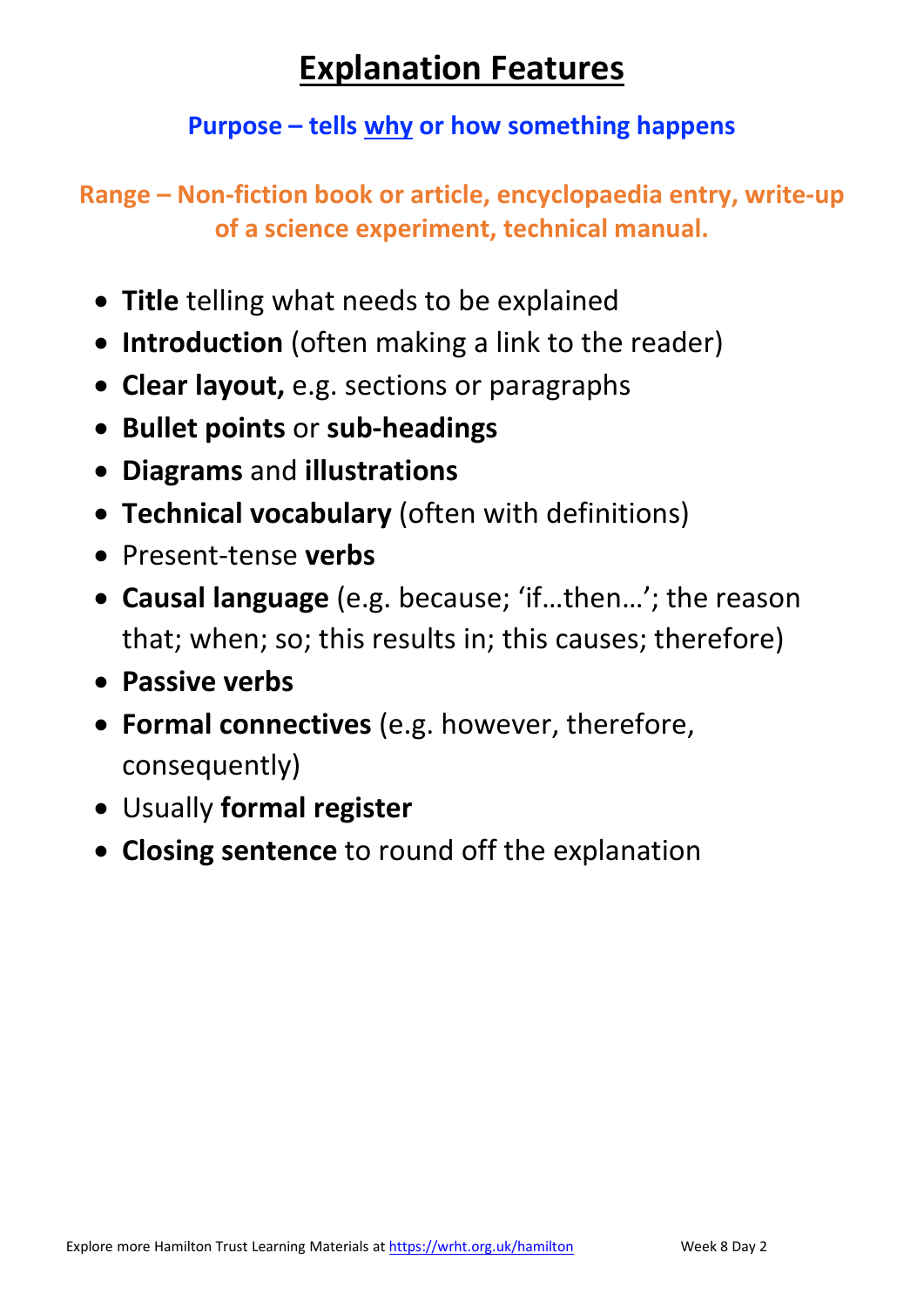# **Explanation**

*Write your explanation about success here. Try to include some of the Explanation Features.*

| منم<br>منم<br>a<br>مہ<br>۵<br>⊿<br>ó<br>△<br>^<br>▵<br>66666<br>♦<br>ó | ∽<br>مم<br>∽<br>∾<br>^<br>ە<br>Δ<br>n |
|------------------------------------------------------------------------|---------------------------------------|
|                                                                        |                                       |
|                                                                        |                                       |
|                                                                        |                                       |
|                                                                        |                                       |
|                                                                        |                                       |
|                                                                        |                                       |
|                                                                        |                                       |
|                                                                        |                                       |
|                                                                        |                                       |
|                                                                        |                                       |
|                                                                        |                                       |
|                                                                        |                                       |
|                                                                        |                                       |
|                                                                        |                                       |
|                                                                        |                                       |
|                                                                        |                                       |
|                                                                        |                                       |
|                                                                        |                                       |
|                                                                        |                                       |
|                                                                        |                                       |
|                                                                        |                                       |
|                                                                        |                                       |
|                                                                        |                                       |
|                                                                        |                                       |
|                                                                        |                                       |
|                                                                        |                                       |
|                                                                        |                                       |
|                                                                        |                                       |
|                                                                        |                                       |
| $\bullet$                                                              |                                       |
|                                                                        |                                       |
|                                                                        |                                       |
|                                                                        |                                       |
|                                                                        |                                       |
|                                                                        |                                       |
|                                                                        |                                       |
|                                                                        |                                       |
|                                                                        |                                       |
|                                                                        |                                       |
|                                                                        |                                       |
|                                                                        |                                       |
| <b>Control Control Control Control</b>                                 | 000000000000000000                    |
| <b>C</b>                                                               | D<br>Ζ                                |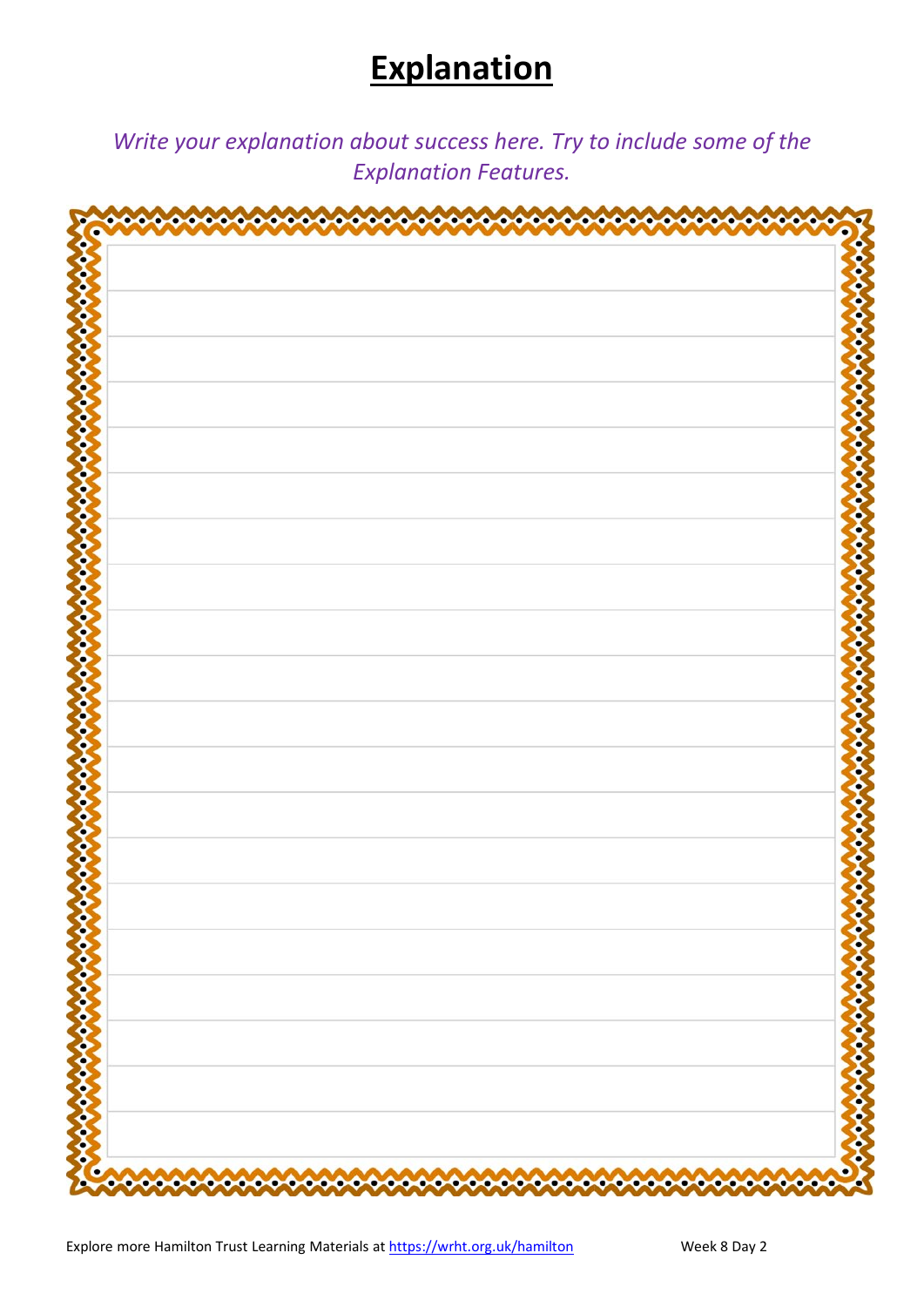## **Green Vale School Football Team – Answers – conjunctions and adverbials**

### **Adverbials are underlined. Conjunctions are highlighted**

For the last five years, this village school football team has come top of the Small Schools' League. This year they entered and won the County Cup: a competition open to all schools in the area. How is it that a small school can produce such winning results, time after time?

### **Size**

A surprising fact about the school is its size. Green Vale is a small school, comprising of fifty pupils. Whereas a typical school may have 30 children in Year 6 to choose from, Green Vale must select its team from across KS2 in order to have enough players. It is the small size of the school, however, which gives the team an edge over other teams. With such small class sizes, pupils know each other very well and the team often has siblings playing together. Therefore, the team's communication is very strong. Every player on the pitch is quick to call for passes and the goalkeeper keeps the team informed of close marking.



### **Location**

On initial inspection, Green Vale's football pitch is unsuitable for practice: it is on a slope, uneven and on occasion, has livestock grazing. It is because of the unfavourable conditions that Green Vale players have developed renowned skills. The unpredictability of the ball movement results in quick reaction times for both attackers and defenders. Training on a slope results in greater fitness and avoiding a passing sheep presents players with practice in defensive dribbling and scanning the changing surroundings.

### **Extra-curricular Activity**

One of the lesser known features of the school is its dance programme; all pupils attend ballet, tap and ballroom lessons from the age of five. In addition to PE lessons, clubs are run at lunchtime for those who wish to learn bhangra, Irish or street dance. Pupils often take part in festivals and performances. Dance develops balance, fitness and fast footwork. It is because of this that Green Vale players have great ball control. Since players easily change direction and use all parts of the foot, trips and falls are rare. Because players are used to leaps, springs and turns and demonstrate agility and poise on the pitch, it is a combination which proves devastating to opponents.

Whatever the explanation for Green Vale's football success, local coaches and teams stand to benefit from the school's next project: a coach academy. It might be that the team will develop its own worthy competition.